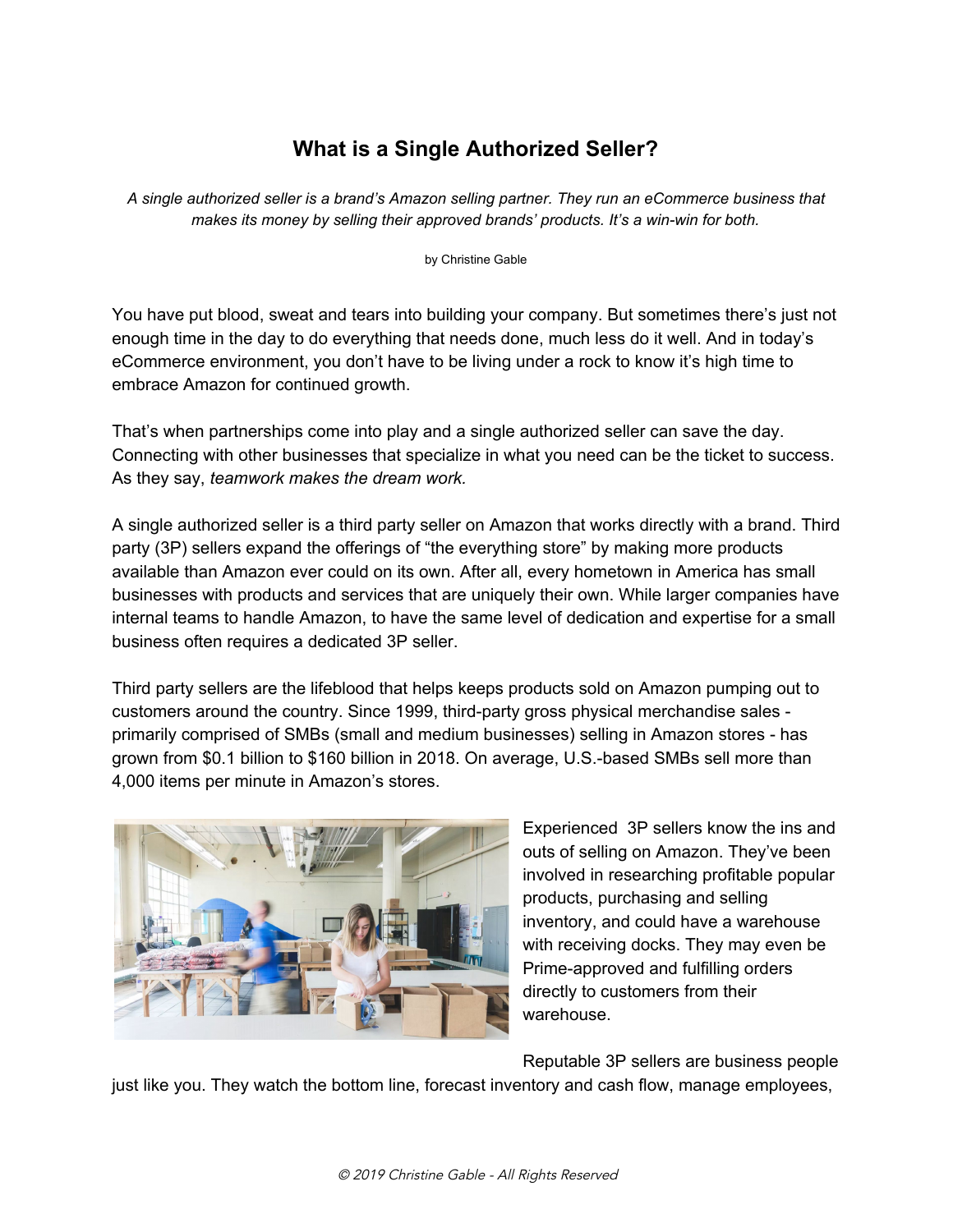and comply with tax laws. Just like any other business endeavor, success and survival on Amazon is not for the faint of heart. It takes intelligence, determination, and perseverance. Notice I used the words experienced and reputable in referring to 3P sellers that you want as your single authorized seller. That's because - big surprise - there are indeed some bad actors out there. There are "fly by nighters" aiming to make a quick buck selling anything they can. Think retail arbitrage, moving SKUs, counterfeit products, you name it - if they can get their hands on it and sell it at a profit, they will. It's kind of like gambling eCommerce style. Buy low, sell high. And do it fast.

Some may refuse to step down from selling products they are not authorized to sell - even after they've received repeated requests and warnings from the brand (aka cease and desist letters, the first step in brands legally removing 3P sellers' rights to sell the brand's products). These are NOT the 3P sellers that I'm referring to here. Third party sellers that work as single authorized sellers will want to work together. They won't succumb to shady tactics requiring brand enforcement efforts.



Legitimate 3P sellers sell approved products on the Amazon Marketplace. You can tell from their listings and their company presence that they are running genuine businesses. The product listings will be complete and accurate: look at the title, bullet points, description; often the page will show A+ content, videos and the brand name itself will be linked to the Amazon storefront.

The seller's business itself will have a physical address, a phone and email and - best of all there will be real people you can converse with. They will have a website, a physical warehouse and you can see where they prep products and ship orders to customers. They will be happy to meet you and talk about working together.



When you team up with another small business that operates as a 3P seller on Amazon, it can free up your brain power to get back to doing what you do best - manufacture a stellar product. *Makers make. Sellers sell.*

While Amazon as a company also buys and sells directly from brands, most often they are focused on large volumes with smaller margins. Working directly with Amazon in this way is not a viable option for the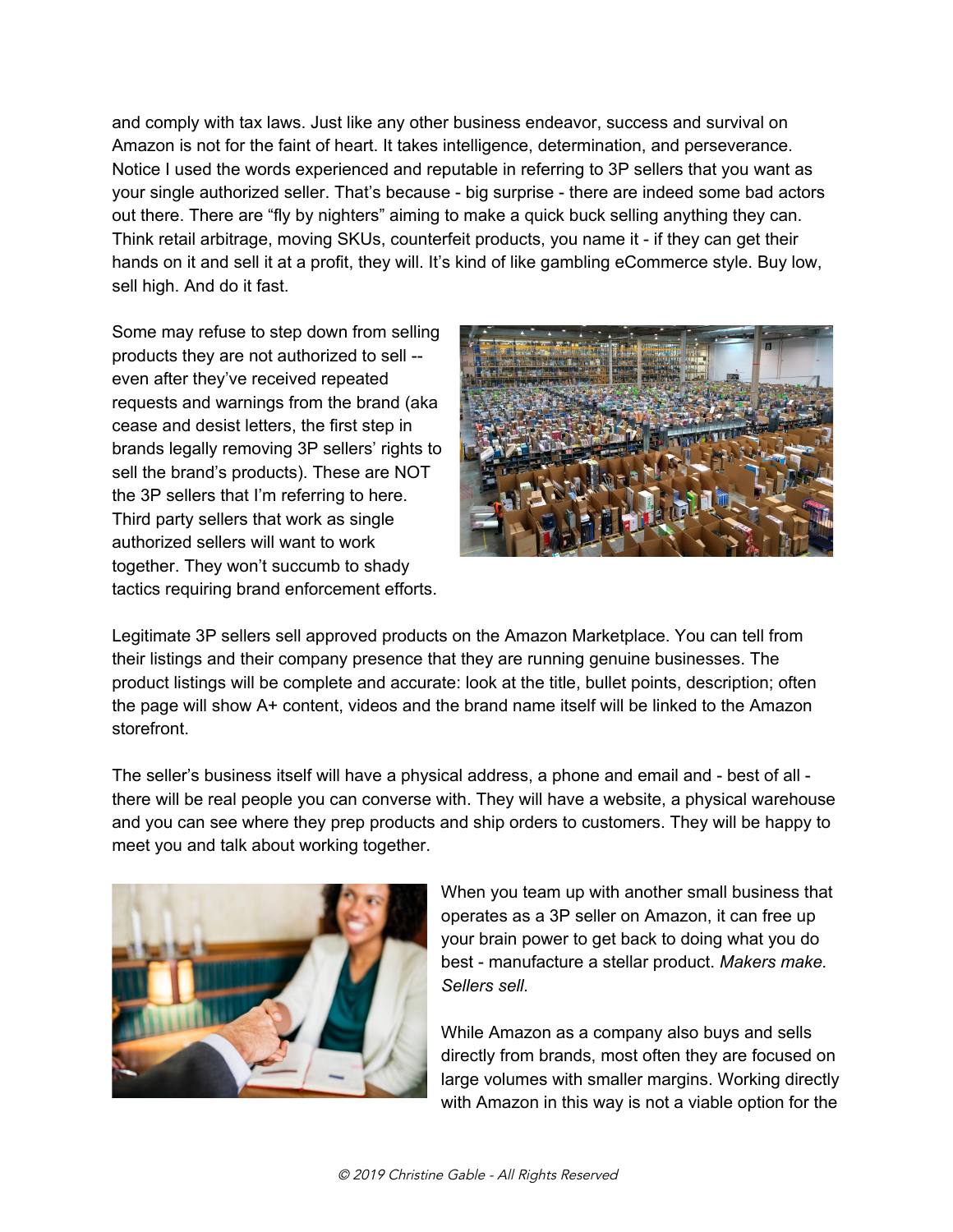majority of small businesses, especially when starting to build an Amazon stream of income. If the time comes that the revenue built in partnership with your 3P seller catches Amazon's attention, be sure to check all policies and crunch all numbers if you are considering a change to working directly with Amazon. Maintaining control of your brand's presence through your own Seller Central account can offer a multitude of benefits that far outweigh that option, including control over pricing and inventory.

Isn't it time to use Amazon to build an even stronger following, to find more customers and build sales volume for your products? Start a discussion today. Building a strong team where you're all pulling together for a common goal - aka strong sales of your brand's products - is a beautiful thing.

## **10 questions to start a discussion with a 3P seller:**

**1. Can you tell me about your company and how you work with Amazon?** *Here you're looking for someone who didn't just start last week by putting up a few items from the Target sale shelf. You want someone running a legitimate registered business, operating in sync with all Amazon policies and procedures.*

#### **2. Do you have a website?**

*Yes, hopefully they will. If they don't have one (yet), they will be able to direct you to listings of products they sell, along with A+ content pages and storefronts they've created (when working with brands with registered trademarks).*

#### **3. What categories do you sell in?**

*It's best to find sellers that specialize in certain categories -- not the jack-of-all trades that tells you they'll sell anything in any category. There are quite a few categories that require approval and more than 40 categories total. No one can do everything well.*

## **4. Has your Seller Central account ever been suspended or revoked?**

*Of course, the ideal answer here is no. However, we are all human and Amazon also makes mistakes. If they did have a suspension, ask what happened. You'll find out quickly if this is someone who takes responsibility for mistakes and how they handle difficult or challenging aspects that are part of owning a business.*

#### **5. Do you purchase products wholesale?**

*Here you're looking to discover the model they are working under. Are they making their margins between the wholesale and retail price (less Amazon fees)? Are they*